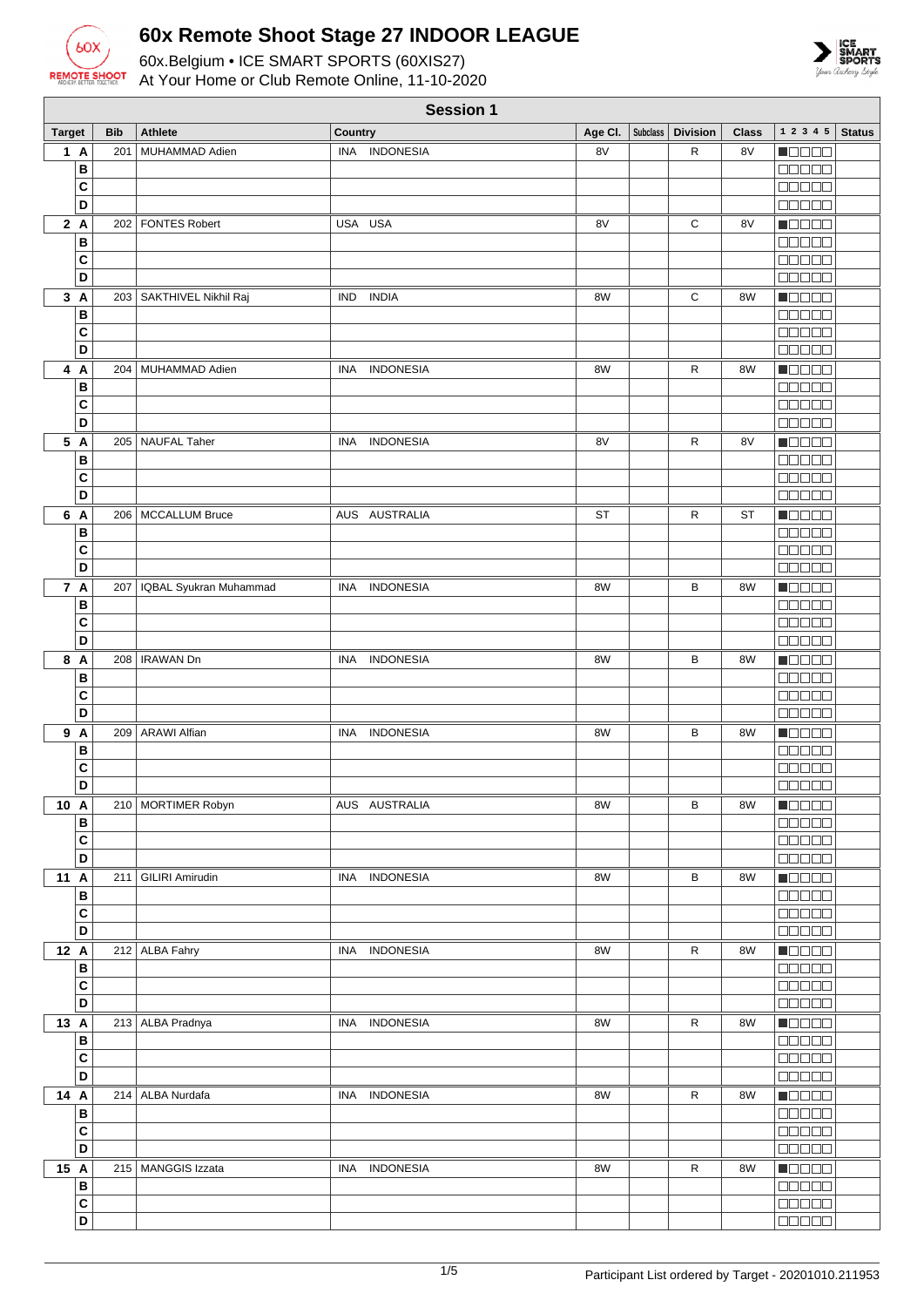



|               | <b>Session 1</b><br>Continue |            |                          |         |                  |           |          |                 |              |                                                             |               |
|---------------|------------------------------|------------|--------------------------|---------|------------------|-----------|----------|-----------------|--------------|-------------------------------------------------------------|---------------|
| <b>Target</b> |                              | <b>Bib</b> | <b>Athlete</b>           | Country |                  | Age Cl.   | Subclass | <b>Division</b> | <b>Class</b> | 1 2 3 4 5                                                   | <b>Status</b> |
| 16 A          |                              | 216        | ALBA Gunawan             |         | INA INDONESIA    | 8W        |          | В               | 8W           | <b>MODER</b>                                                |               |
|               | в                            |            |                          |         |                  |           |          |                 |              | <b>00000</b>                                                |               |
|               | $\mathbf{C}$                 |            |                          |         |                  |           |          |                 |              | <u>maaaa</u>                                                |               |
|               |                              |            |                          |         |                  |           |          |                 |              |                                                             |               |
|               | D                            |            |                          |         |                  |           |          |                 |              | 00000                                                       |               |
| 17 A          |                              | 217        | <b>ALBA Nadien</b>       | INA     | <b>INDONESIA</b> | 8W        |          | R               | 8W           | N OO O O                                                    |               |
|               | B                            |            |                          |         |                  |           |          |                 |              | 00000                                                       |               |
|               | C                            |            |                          |         |                  |           |          |                 |              | e se se s                                                   |               |
|               | D                            |            |                          |         |                  |           |          |                 |              | <b>00000</b>                                                |               |
| 18 A          |                              |            | 218 ALBA Raisyaa         | INA     | <b>INDONESIA</b> | 8W        |          | R               | 8W           | MOOO O                                                      |               |
|               | B                            |            |                          |         |                  |           |          |                 |              | 88888                                                       |               |
|               | $\mathbf{C}$                 |            |                          |         |                  |           |          |                 |              | 88888                                                       |               |
|               | D                            |            |                          |         |                  |           |          |                 |              | <b>00000</b>                                                |               |
|               |                              |            |                          |         |                  |           |          |                 |              |                                                             |               |
| 19 A          |                              |            | 219 ALBA Haidar          | INA     | <b>INDONESIA</b> | <b>ST</b> |          | R               | <b>ST</b>    | Maaaa                                                       |               |
|               | в                            |            |                          |         |                  |           |          |                 |              | ooooo                                                       |               |
|               | $\mathbf c$                  |            |                          |         |                  |           |          |                 |              | <b>BBBBB</b>                                                |               |
|               | D                            |            |                          |         |                  |           |          |                 |              | 88888                                                       |               |
| 20 A          |                              | 220        | PABLO Norczyk Simon      |         | ESP SPAIN        | 8W        |          | С               | 8W           | Maaaa                                                       |               |
|               | B                            |            |                          |         |                  |           |          |                 |              | 88888                                                       |               |
|               | $\mathbf{C}$                 |            |                          |         |                  |           |          |                 |              | <b>BOBBB</b>                                                |               |
|               | D                            |            |                          |         |                  |           |          |                 |              | 88888                                                       |               |
| 21 A          |                              | 221        | <b>IRVINE Russ</b>       |         | AUS AUSTRALIA    | 8W        |          | С               | 8W           | Maaaa                                                       |               |
|               | в                            |            |                          |         |                  |           |          |                 |              | an an a                                                     |               |
|               | $\mathbf{C}$                 |            |                          |         |                  |           |          |                 |              |                                                             |               |
|               |                              |            |                          |         |                  |           |          |                 |              | nnoan                                                       |               |
|               | D                            |            |                          |         |                  |           |          |                 |              | <b>BBBBB</b>                                                |               |
| 22 A          |                              | 222        | JOWO Jessica             | INA     | <b>INDONESIA</b> | 8W        |          | в               | 8W           | <b>M</b> OOOO                                               |               |
|               | B                            |            |                          |         |                  |           |          |                 |              | <b>00000</b>                                                |               |
|               | C                            |            |                          |         |                  |           |          |                 |              | a da da                                                     |               |
|               | D                            |            |                          |         |                  |           |          |                 |              | 88888                                                       |               |
| 23 A          |                              | 223        | STREET Per               |         | DEN DENMARK      | 8W        |          | B               | 8W           | MONDO                                                       |               |
|               | B                            |            |                          |         |                  |           |          |                 |              | <b>NOBED</b>                                                |               |
|               | C                            |            |                          |         |                  |           |          |                 |              | 00000                                                       |               |
|               | D                            |            |                          |         |                  |           |          |                 |              | 00000                                                       |               |
| 24 A          |                              |            | 224   MCWILLIAMS Rhys    |         | RSA SOUTH AFRICA | 8W        |          | С               | 8W           | <b>Maaaa</b>                                                |               |
|               | B                            |            |                          |         |                  |           |          |                 |              | 88888                                                       |               |
|               |                              |            |                          |         |                  |           |          |                 |              |                                                             |               |
|               | $\mathbf{C}$                 |            |                          |         |                  |           |          |                 |              | 88888                                                       |               |
|               | D                            |            |                          |         |                  |           |          |                 |              | 88888                                                       |               |
| $\sqrt{25}$ A |                              |            | 225   HURINA Binti Ahmad |         | INA INDONESIA    | 8W        |          | R               | 8W           | $\blacksquare$ $\square$ $\square$ $\blacksquare$           |               |
|               | B                            |            |                          |         |                  |           |          |                 |              | 00000                                                       |               |
|               | $\mathbf{C}$                 |            |                          |         |                  |           |          |                 |              | 00000                                                       |               |
|               | D                            |            |                          |         |                  |           |          |                 |              | <b>00000</b>                                                |               |
| 26 A          |                              |            | 226   ALBA Alfian        |         | INA INDONESIA    | ST        |          | R               | ST           | <b>Maaaa</b>                                                |               |
|               | B                            |            |                          |         |                  |           |          |                 |              | 88888                                                       |               |
|               | C                            |            |                          |         |                  |           |          |                 |              | <b>00000</b>                                                |               |
|               | D                            |            |                          |         |                  |           |          |                 |              | 00000                                                       |               |
| 27 A          |                              | 227        | <b>ALBA Naufal</b>       |         | INA INDONESIA    | 8W        |          | R               | 8W           | <b>Macao</b>                                                |               |
|               | B                            |            |                          |         |                  |           |          |                 |              | 00000                                                       |               |
|               | C                            |            |                          |         |                  |           |          |                 |              | 00000                                                       |               |
|               | D                            |            |                          |         |                  |           |          |                 |              | 00000                                                       |               |
|               |                              |            |                          |         |                  |           |          |                 |              |                                                             |               |
| 28 A          |                              |            | 228 ALBA Fahim           |         | INA INDONESIA    | ST        |          | $\mathsf{R}$    | <b>ST</b>    | <b>Nedee</b>                                                |               |
|               | B                            |            |                          |         |                  |           |          |                 |              | 00000                                                       |               |
|               | C                            |            |                          |         |                  |           |          |                 |              | 00000                                                       |               |
|               | D                            |            |                          |         |                  |           |          |                 |              | 00000                                                       |               |
| 29 A          |                              |            | 229   PRIYANTORO Aditya  |         | INA INDONESIA    | 8W        |          | В               | 8W           | <b>Receive</b>                                              |               |
|               | В                            |            |                          |         |                  |           |          |                 |              | 00000                                                       |               |
|               | $\mathbf{C}$                 |            |                          |         |                  |           |          |                 |              | 00000                                                       |               |
|               | D                            |            |                          |         |                  |           |          |                 |              | 00000                                                       |               |
| 30 A          |                              |            | 230   FITRIANTHY Nila    |         | INA INDONESIA    | 8W        |          | В               | 8W           | $\blacksquare$ $\blacksquare$ $\blacksquare$ $\blacksquare$ |               |
|               | B                            |            |                          |         |                  |           |          |                 |              | 00000                                                       |               |
|               | $\overline{\mathbf{c}}$      |            |                          |         |                  |           |          |                 |              | 00000                                                       |               |
|               | D                            |            |                          |         |                  |           |          |                 |              | <b>BBBBB</b>                                                |               |
|               |                              |            |                          |         |                  |           |          |                 |              |                                                             |               |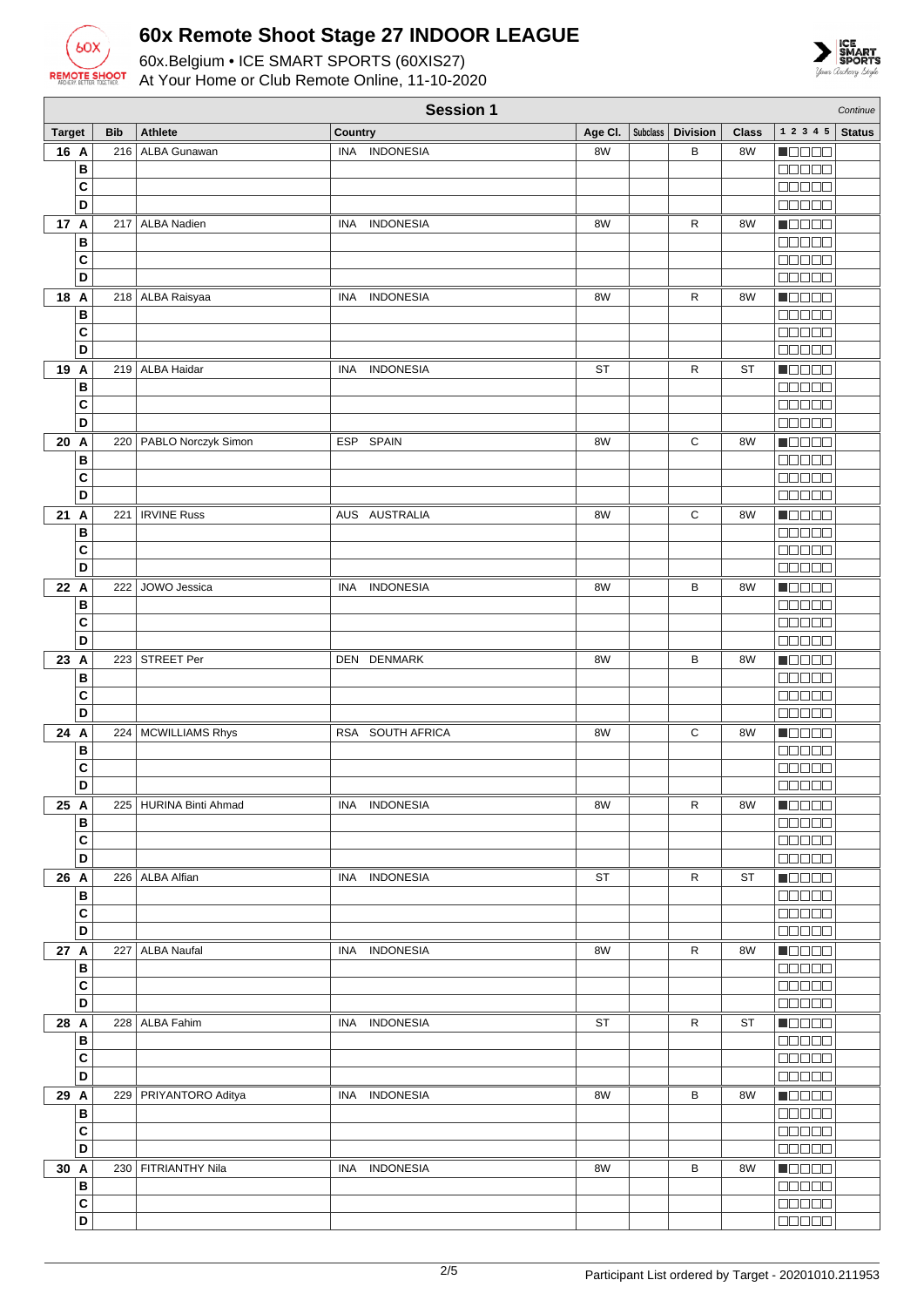



| <b>Target</b>     | <b>Bib</b> | <b>Athlete</b>              | Country    |                         | Age Cl.   | <b>Subclass</b> | <b>Division</b> | Class        | 1 2 3 4 5                                                   | <b>Status</b> |
|-------------------|------------|-----------------------------|------------|-------------------------|-----------|-----------------|-----------------|--------------|-------------------------------------------------------------|---------------|
| 31 A              | 231        | <b>HIDAYAT Anang</b>        | <b>INA</b> | <b>INDONESIA</b>        | 8V        |                 | B               | 8V           | N O D O O                                                   |               |
| B                 | 232        | HIDAYAT Anang               | <b>INA</b> | <b>INDONESIA</b>        | 8W        |                 | B               | 8W           | HOOOO                                                       |               |
| C                 |            | 233   ALBA Hammam           | INA        | <b>INDONESIA</b>        | <b>ST</b> |                 | R               | <b>ST</b>    | Maaaa                                                       |               |
| D                 |            |                             |            |                         |           |                 |                 |              | 88888                                                       |               |
|                   |            |                             |            |                         |           |                 |                 |              |                                                             |               |
| 32 A              | 234        | ABU AZZAM Ilham             | INA        | <b>INDONESIA</b>        | 8W        |                 | B               | 8W           | N O O O O                                                   |               |
| B                 | 235        | <b>UMMU AZZAM Suriani</b>   | INA        | <b>INDONESIA</b>        | 8W        |                 | B               | 8W           | <b>MODER</b>                                                |               |
| C                 |            |                             |            |                         |           |                 |                 |              | <b>REBEE</b>                                                |               |
| D                 |            |                             |            |                         |           |                 |                 |              | a a a a a                                                   |               |
| 33 A              | 236        | <b>SIMONS Dave</b>          | <b>BEL</b> | <b>BELGIUM</b>          | 8V        |                 | С               | 8V           | M O O O O                                                   |               |
| В                 | 237        | <b>TURNER Keith</b>         | BEL        | <b>BELGIUM</b>          | 8V        |                 | С               | 8V           | <b>Mana</b>                                                 |               |
| C                 |            |                             |            |                         |           |                 |                 |              | 88888                                                       |               |
| D                 |            |                             |            |                         |           |                 |                 |              | <b>00000</b>                                                |               |
| 34 A              | 238        | ALBA Mimien                 | INA        | <b>INDONESIA</b>        | 8W        |                 | В               | 8W           | MOOOO                                                       |               |
| B                 |            | 239   ALBA Sofie            | INA        | <b>INDONESIA</b>        | 8W        |                 | B               | 8W           | Maaaa                                                       |               |
| C                 |            |                             |            |                         |           |                 |                 |              | <b>MARGE</b>                                                |               |
| D                 |            |                             |            |                         |           |                 |                 |              | 00000                                                       |               |
|                   |            |                             |            |                         |           |                 |                 |              |                                                             |               |
| 35 A              | 240        | STUYCK Silke                | <b>BEL</b> | <b>BELGIUM</b>          | 8V        |                 | R               | 8V           | n de se                                                     |               |
| B                 | 241        | <b>BOECKX Sonja</b>         | <b>BEL</b> | <b>BELGIUM</b>          | 8V        |                 | R               | 8V           | Maaaa                                                       |               |
| C                 | 242        | <b>SIMONS Axel</b>          |            | BEL BELGIUM             | 8V        |                 | R               | 8V           | MOOO O                                                      |               |
| D                 |            |                             |            |                         |           |                 |                 |              | <b>MARGE</b>                                                |               |
| 36 A              | 243        | <b>TALARMIN Susan</b>       | INA        | <b>INDONESIA</b>        | 8W        |                 | в               | 8W           | n 880a                                                      |               |
| B                 | 244        | <b>HERDIAN M.Haris</b>      | INA        | <b>INDONESIA</b>        | 8W        |                 | R               | 8W           | n de de                                                     |               |
| C                 |            |                             |            |                         |           |                 |                 |              | 88888                                                       |               |
| D                 |            |                             |            |                         |           |                 |                 |              | <b>BOBBB</b>                                                |               |
| 37 A              |            | 245   REJOAGUNG Wienna Alba | <b>INA</b> | <b>INDONESIA</b>        | 8W        |                 | в               | 8W           | HOOOO                                                       |               |
| B                 | 246        | MBAH DHARMO ALBA Dharmo     | INA        | <b>INDONESIA</b>        | 8W        |                 | B               | 8W           | <b>Magaa</b>                                                |               |
| C                 |            |                             |            |                         |           |                 |                 |              | 00000                                                       |               |
| D                 |            |                             |            |                         |           |                 |                 |              | 88888                                                       |               |
|                   |            |                             |            |                         |           |                 |                 |              |                                                             |               |
|                   |            |                             |            | <b>Session 2</b>        |           |                 |                 |              |                                                             |               |
|                   |            |                             |            |                         |           |                 |                 |              |                                                             |               |
|                   |            |                             |            |                         |           |                 |                 |              |                                                             |               |
| <b>Target</b>     | <b>Bib</b> | <b>Athlete</b>              | Country    |                         | Age CI.   | <b>Subclass</b> | <b>Division</b> | <b>Class</b> | 1 2 3 4 5                                                   | <b>Status</b> |
| 1 A               | 247        | <b>FONTES Robert</b>        | USA USA    |                         | 8V        |                 | C               | 8V           | N OO O O                                                    |               |
| B                 |            |                             |            |                         |           |                 |                 |              | 88888                                                       |               |
| C                 |            |                             |            |                         |           |                 |                 |              | <b>BOBBB</b>                                                |               |
| D                 |            |                             |            |                         |           |                 |                 |              | aaaaa                                                       |               |
| 2 A               |            | 248   SCHROEDERS Ronald     |            | BEL BELGIUM             | 8W        |                 | С               | 8W           | <b>Magaa</b>                                                |               |
| $\overline{B}$    |            |                             |            |                         |           |                 |                 |              |                                                             |               |
| C                 |            |                             |            |                         |           |                 |                 |              | <b>BBBBB</b>                                                |               |
| D                 |            |                             |            |                         |           |                 |                 |              | 88888                                                       |               |
| 3A                |            | 249   OOSTHUIZEN Danie      |            | AUS AUSTRALIA           | 8W        |                 | C               | 8W           | Maaaa                                                       |               |
| $\, {\bf B}$      |            |                             |            |                         |           |                 |                 |              | <u>ooooo</u>                                                |               |
|                   |            |                             |            |                         |           |                 |                 |              | <b>00000</b>                                                |               |
| C                 |            |                             |            |                         |           |                 |                 |              |                                                             |               |
| D                 |            |                             |            |                         |           |                 |                 |              |                                                             |               |
| 4 A               |            | 250   BERTRAND Rollin       |            | TTO TRINIDAD AND TOBAGO | 8W        |                 | R               | 8W           | Maaaa                                                       |               |
| В                 |            |                             |            |                         |           |                 |                 |              | <b>BEBEE</b>                                                |               |
| C                 |            |                             |            |                         |           |                 |                 |              | 00000                                                       |               |
| D                 |            |                             |            |                         |           |                 |                 |              | 00000                                                       |               |
| 5 A               |            | 251   SHERWIN Francis       |            | TTO TRINIDAD AND TOBAGO | 8V        |                 | C               | 8V           | $\blacksquare$ $\blacksquare$ $\blacksquare$ $\blacksquare$ |               |
| $\, {\bf B}$      |            |                             |            |                         |           |                 |                 |              | <b>00000</b>                                                |               |
| C                 |            |                             |            |                         |           |                 |                 |              | 88888                                                       |               |
| D                 |            |                             |            |                         |           |                 |                 |              | 88888                                                       |               |
| 6 A               |            | 252   IRVINE Russ           |            | AUS AUSTRALIA           | ST        |                 | C               | ST           | <b>NODER</b>                                                |               |
| B                 |            |                             |            |                         |           |                 |                 |              | 00000                                                       |               |
| C                 |            |                             |            |                         |           |                 |                 |              | Maaaa                                                       |               |
| D                 |            |                             |            |                         |           |                 |                 |              |                                                             |               |
|                   |            |                             |            |                         |           |                 |                 |              | 88888                                                       |               |
| 7 A               |            | 253   HALL Robert           |            | GBR GREAT BRITAIN       | 8V        |                 | C               | 8V           | $\blacksquare$ $\blacksquare$ $\blacksquare$                |               |
| $\, {\bf B}$      |            |                             |            |                         |           |                 |                 |              | 88888                                                       |               |
| $\mathbf{C}$<br>D |            |                             |            |                         |           |                 |                 |              | 00000<br>80000                                              |               |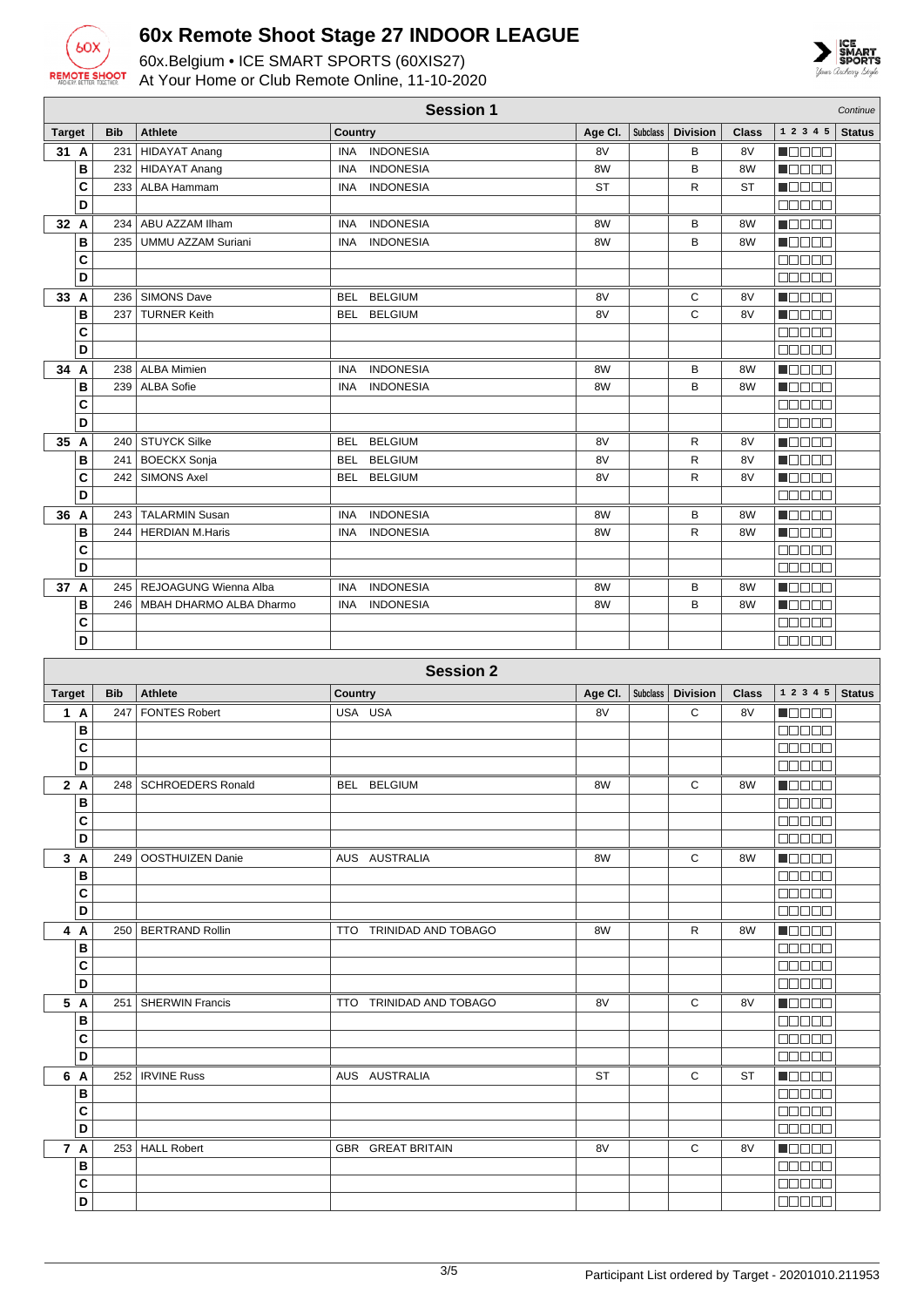

**B C D**

### **60x Remote Shoot Stage 27 INDOOR LEAGUE**

60x.Belgium • ICE SMART SPORTS (60XIS27) At Your Home or Club Remote Online, 11-10-2020



|               | <b>Session 2</b><br>Continue |            |                                            |                                |           |          |                 |              |                                                        |               |
|---------------|------------------------------|------------|--------------------------------------------|--------------------------------|-----------|----------|-----------------|--------------|--------------------------------------------------------|---------------|
| <b>Target</b> |                              | <b>Bib</b> | <b>Athlete</b>                             | Country                        | Age CI.   | Subclass | <b>Division</b> | <b>Class</b> | 1 2 3 4 5                                              | <b>Status</b> |
| 8 A           |                              | 254        | <b>FERREIRA Gerard</b>                     | TTO TRINIDAD AND TOBAGO        | 8W        |          | C               | 8W           | N OO OO                                                |               |
|               | в                            |            |                                            |                                |           |          |                 |              | a da da                                                |               |
|               | $\mathbf{C}$                 |            |                                            |                                |           |          |                 |              | manaa                                                  |               |
|               | D                            |            |                                            |                                |           |          |                 |              | $\Box$ $\Box$ $\Box$ $\Box$ $\Box$                     |               |
| 9 A           |                              | 255        | <b>DOHERTY Jack</b>                        | GBR GREAT BRITAIN              | 8W        |          | R               | 8W           | <b>Mana</b>                                            |               |
|               | B                            |            |                                            |                                |           |          |                 |              | <b>NODOD</b>                                           |               |
|               | C                            |            |                                            |                                |           |          |                 |              | <b>00000</b>                                           |               |
|               | D                            |            |                                            |                                |           |          |                 |              | Maaaa                                                  |               |
| 10 A          |                              |            | 256   SAUNDERSON Jay                       | <b>GBR GREAT BRITAIN</b>       | 8V        |          | C               | 8V           | Maaaa<br><b>DODOO</b>                                  |               |
|               | В<br>C                       |            |                                            |                                |           |          |                 |              | 88888                                                  |               |
|               | D                            |            |                                            |                                |           |          |                 |              | <b>00000</b>                                           |               |
| 11 A          |                              | 257        | VANHOLLEBEKE Ruben                         | BEL BELGIUM                    | P         |          | R               | P            | <b>MOOOO</b>                                           |               |
|               | в                            |            |                                            |                                |           |          |                 |              | <b>BBBBB</b>                                           |               |
|               | $\mathbf{C}$                 |            |                                            |                                |           |          |                 |              | 88888                                                  |               |
|               | D                            |            |                                            |                                |           |          |                 |              | 88888                                                  |               |
| 12 A          |                              |            | 258   MAGHRIBI Syahraz                     | <b>INDONESIA</b><br>INA        | 8W        |          | В               | 8W           | <b>MODOO</b>                                           |               |
|               | B                            | 259        | TRI DARMAJI Dedy                           | <b>INDONESIA</b><br><b>INA</b> | 8W        |          | B               | 8W           | Menee                                                  |               |
|               | $\mathbf{C}$                 |            |                                            |                                |           |          |                 |              | 00000                                                  |               |
|               | D                            |            |                                            |                                |           |          |                 |              | 88888                                                  |               |
| 13 A          |                              |            | 260   DEPTULA Tanja                        | GER GERMANY                    | ST        |          | С               | ST           | $\blacksquare$                                         |               |
|               | B                            | 261        | <b>DEPTULA Martin</b>                      | GER GERMANY                    | ST        |          | C               | <b>ST</b>    | n oo oo                                                |               |
|               | $\mathbf c$                  |            |                                            |                                |           |          |                 |              | 88888                                                  |               |
|               | D                            |            |                                            |                                |           |          |                 |              | 00000                                                  |               |
| 14 A          |                              |            | 262 LYNCH Mark                             | RSA SOUTH AFRICA               | 8W        |          | R               | 8W           | <b>Maaaa</b>                                           |               |
|               | B                            |            | 263   LYNCH Ronan                          | RSA SOUTH AFRICA               | 8W        |          | R               | 8W           | <b>Nacional</b>                                        |               |
|               | C<br>D                       |            |                                            |                                |           |          |                 |              | <b>00000</b><br>00000                                  |               |
|               |                              |            |                                            |                                |           |          |                 |              |                                                        |               |
| 15 A          | в                            |            | 264   MEBIS Stijn<br>265   VAN DAMME Kelly | BEL BELGIUM<br>BEL BELGIUM     | 8W<br>8W  |          | С<br>С          | 8W<br>8W     | Manaa<br><b>MODOO</b>                                  |               |
|               | C                            |            | 266   MEBIS Kyano                          | BEL BELGIUM                    | 8V        |          | C               | 8V           | <b>MODOO</b>                                           |               |
|               | D                            | 267        | <b>COOPMANS Filip</b>                      | BEL<br><b>BELGIUM</b>          | 8W        |          | C               | 8W           | $\blacksquare$ $\square$ $\square$ $\square$           |               |
| 16 A          |                              | 268        | POELMANS Dirk                              | BEL BELGIUM                    | 8V        |          | С               | 8V           | $\blacksquare$ $\square$ $\square$ $\square$           |               |
|               | в                            | 269        | DEPRÉ Joeri                                | BEL<br><b>BELGIUM</b>          | 8W        |          | С               | 8W           | Maaaa                                                  |               |
|               | C                            | 270        | <b>SONNY Mievis</b>                        | BEL BELGIUM                    | 8V        |          | C               | 8V           | MODO B                                                 |               |
|               | D                            | 271        | <b>GEUSENS Sander</b>                      | BEL BELGIUM                    | 8W        |          | C               | 8W           | $\blacksquare$ $\square$ $\square$ $\blacksquare$      |               |
| 17 A          |                              | 272        | <b>MEBIS Louwie</b>                        | BEL BELGIUM                    | 8V        |          | С               | 8V           | $\blacksquare$                                         |               |
|               | в                            |            |                                            |                                |           |          |                 |              | <b>00000</b>                                           |               |
|               | $\mathbf{C}$                 |            |                                            |                                |           |          |                 |              | 00000                                                  |               |
|               | D                            |            |                                            |                                |           |          |                 |              | <b>REBOL</b>                                           |               |
| 18 A          |                              |            | 273   WIENA ALBA Wiena                     | INA INDONESIA                  | 8V        |          | В               | 8V           | $\blacksquare$ $\square$ $\square$ $\square$           |               |
|               | в<br>$\mathbf{C}$            |            |                                            |                                |           |          |                 |              | <b>NODOD</b>                                           |               |
|               | D                            |            |                                            |                                |           |          |                 |              | <b>00000</b><br><b>00000</b>                           |               |
| 19 A          |                              |            | 286   VANOIRBEEK Sven                      | BEL BELGIUM                    | 8W        |          | С               | 8W           | Maaaa                                                  |               |
|               | B                            | 287        | POELMANS Jarno                             | BEL BELGIUM                    | 8W        |          | B               | 8W           | $\blacksquare$ $\blacksquare$ $\blacksquare$           |               |
|               | C                            |            |                                            |                                |           |          |                 |              | 00000                                                  |               |
|               | D                            |            |                                            |                                |           |          |                 |              | <b>00000</b>                                           |               |
|               |                              |            |                                            |                                |           |          |                 |              |                                                        |               |
|               |                              |            |                                            | <b>Session 3</b>               |           |          |                 |              |                                                        |               |
| <b>Target</b> |                              | <b>Bib</b> | <b>Athlete</b>                             | Country                        | Age Cl.   | Subclass | <b>Division</b> | <b>Class</b> | 1 2 3 4 5                                              | <b>Status</b> |
| 1A            |                              |            | 274 PEERS Tim                              | GBR GREAT BRITAIN              | ST        |          | R               | ST           | N DE SE                                                |               |
|               | B<br>$\mathbf{C}$            |            |                                            |                                |           |          |                 |              | 88888                                                  |               |
|               | D                            |            |                                            |                                |           |          |                 |              | ee e e e<br>88888                                      |               |
| 2A            |                              |            | 275   IRVINE Russ                          | AUS AUSTRALIA                  | <b>ST</b> |          | С               | ST           | $\blacksquare$ $\square$ $\blacksquare$ $\blacksquare$ |               |

**accoo** 00000 |aaaaa